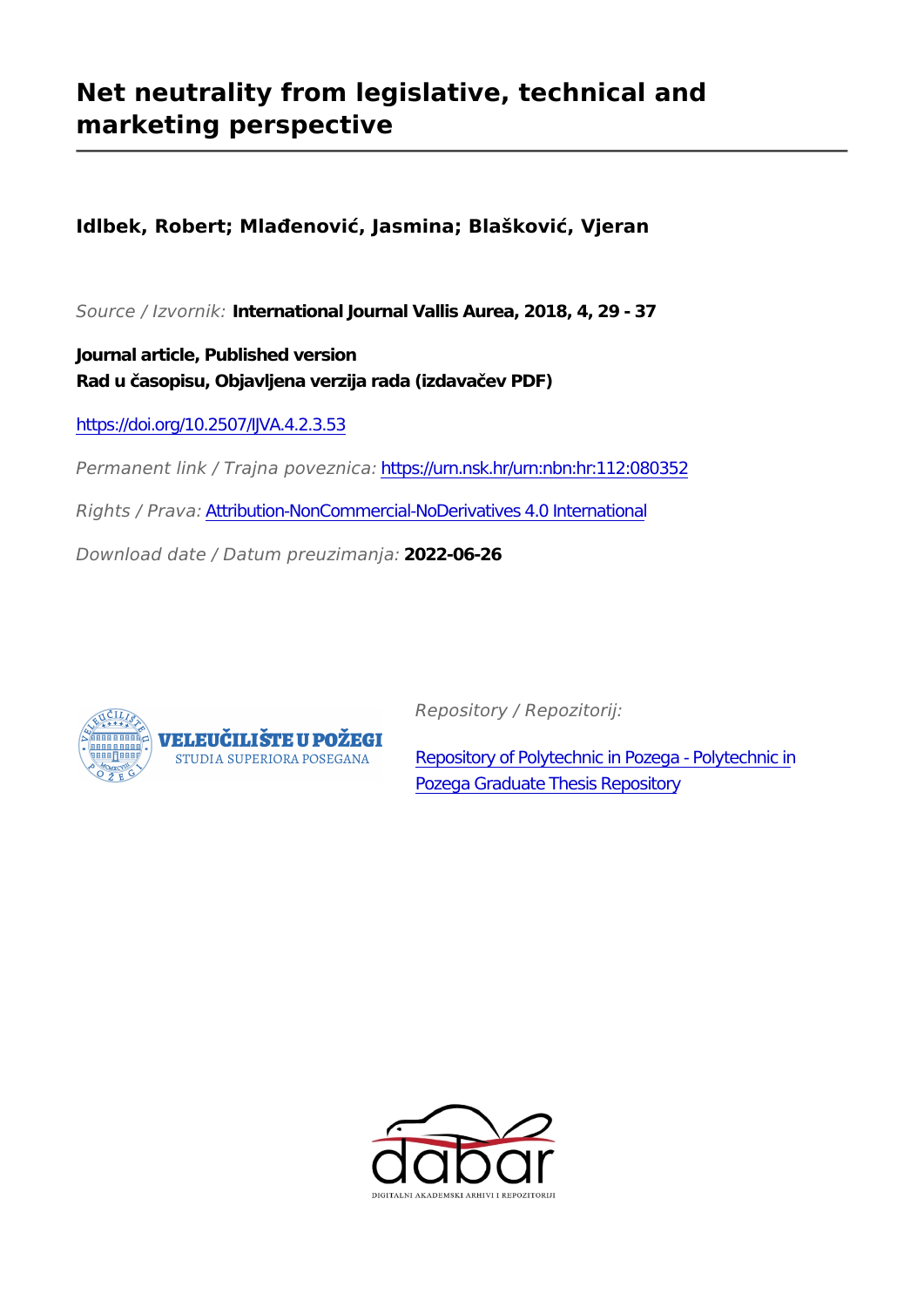#### Category: review paper

Idlbek , Robert <sup>1</sup> Mlađenović , Jasmina <sup>2</sup> Blašković, Vjeran <sup>3</sup>

# NET NEUTRALITY FROM LEGISLATIVE, TECHNICAL AND MARKETING **PERSPECTIVE**

#### Abstract:

Net neutrality is the principle in which Internet service providers (ISPs) treat all data traffic equally, and none of them slows down or accelerates data transfer speeds depending on who the current user is, what kind of content is being transferred, fromwhich web site it comes, or from which platform, application or communication model. So far this kind of ISPs behavior has been a standard, but by changing certain rules, new moments which can significantly change the way the Internet is use are coming.

Also, the way that we do business over Internet might change as well. The elimination of net neutrality can be seen from several perspectives, and we will pay attention to net neutrality from legislative, technical and marketing one.

#### Keywords:

net neutrality, bandwidth trottling, quality of service

### Author´s data:

1 Dr.sc. Idlbek, Robert, prof.v.š., Veleučilište u Požegi, Vukovarska 17, Požega, ridlbek@vup.hr

- <sup>2</sup>Mlađenović, Jasmina, dipl.iur., pred., Veleučilište u Požegi, Vukovarska 17, Požega, jmladenovic@vup.hr
- 3 Blašković, Vjeran, dipl.novinar, Poljoprivredna TV, Josipa Bana Jelačića 3, Požega, vjeran.blaskovic@gmail.com

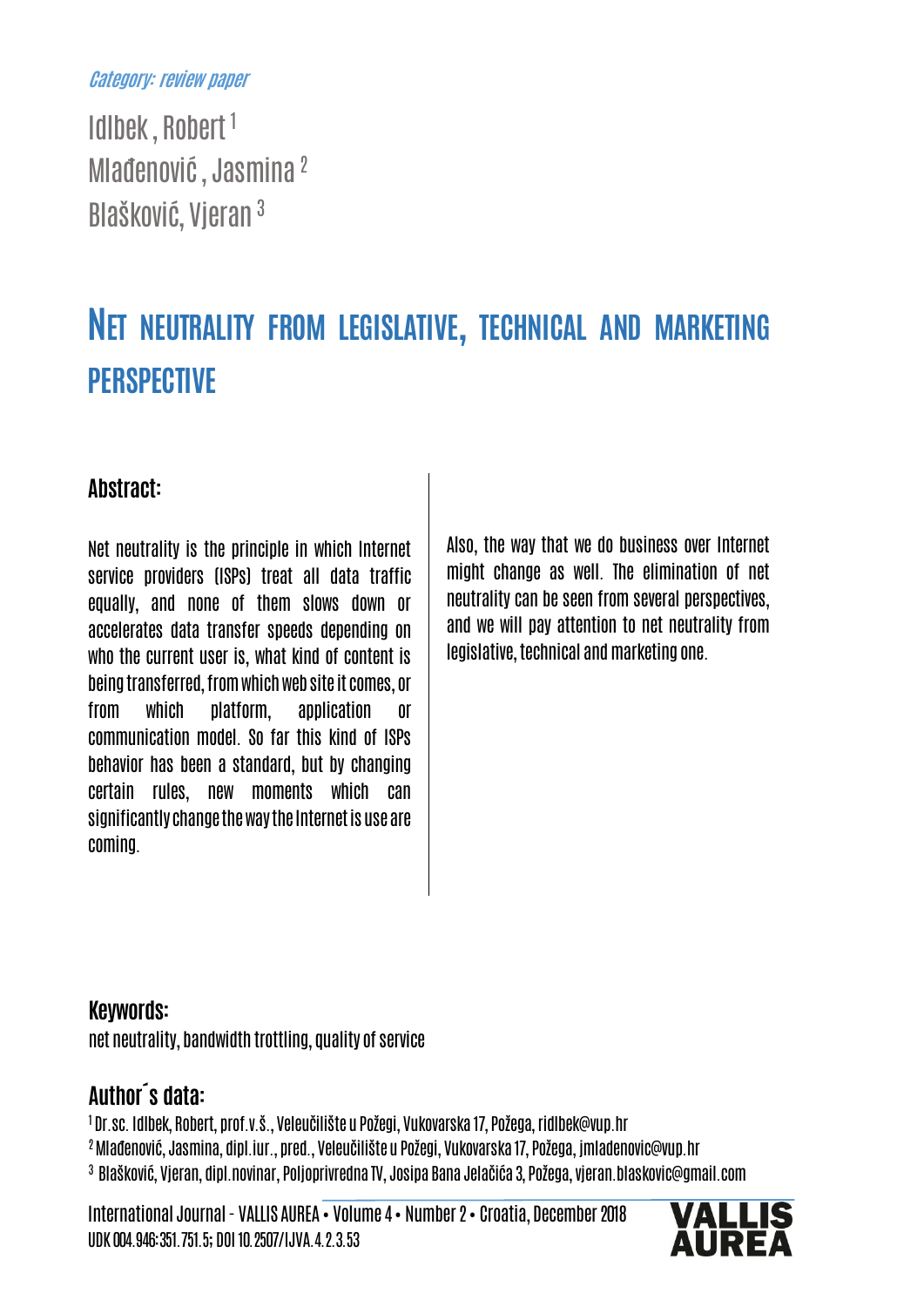## Legislative perception

In September 2005 U.S.'s Federal Communications Commission released a Policy Statement establishing four principles in order to ensure that broadband networks are widely deployed, open, affordable, and accessible to all consumers. Those principles entitle consumers to:

- 1. access the lawful Internet content of their choice,
- 2. run applications and use services of their choice, subject to the needs of law enforcement,
- 3. connect their choice of legal devices that do not harm the network,
- 4. competition among network providers, application and service providers, and content providers.

They set the ground for establishing net neutrality as Federal Communications Commission released Open Internet Report and Order, in December 2010, to preserve the Internet as an open platform for innovation, investment, job creation, economic growth, competition, and free expression. They adopted three basic rules that are grounded in broadly accepted Internet norms:

• Transparency. Fixed and mobile broadband providers must disclose the network management practices, performance characteristics, and terms and conditions of their broadband services.

• No blocking. Fixed broadband providers may not block lawful content, applications, services, or non-harmful devices; mobile

broadband providers may not block lawful websites, or block applications that compete with their voice or video telephony services.

• No unreasonable discrimination. Fixed broadband providers may not unreasonably discriminate in transmitting lawful network traffic.

These rules were supposed to empower and protect consumers and innovators while helping ensure that the Internet continues to flourish, with robust private investment and rapid innovation at both the core and the edge of the network.

"In January 2014, the D.C. Circuit struck down the antiblocking and antidiscrimination rules in Verizon v. FCC. The court held that the FCC had the statutory authority to enact the rules, but that the agency had unreasonably interpreted sections of the Communications Act and had regulated broadband providers as "common carriers" despite declining to classify them as such, in violation of that statute." [1] . That's when the FCC started drafting new Open Internet rules, and in March 2015 released Open Internet Report and Order on Remand, Declatory Ruling, and Order whose aim was to enact strong, sustainable rules grounded in multiple sources of legal authority to protect the Open Internet and ensure that Americans reap the economic, social, and civic benefits of an Open Internet today and into the future [2]. This new Order reclassified broadband Internet access service as common carriers under Title II opposed to former classification as information services, governed by Title I of the Communications Act.

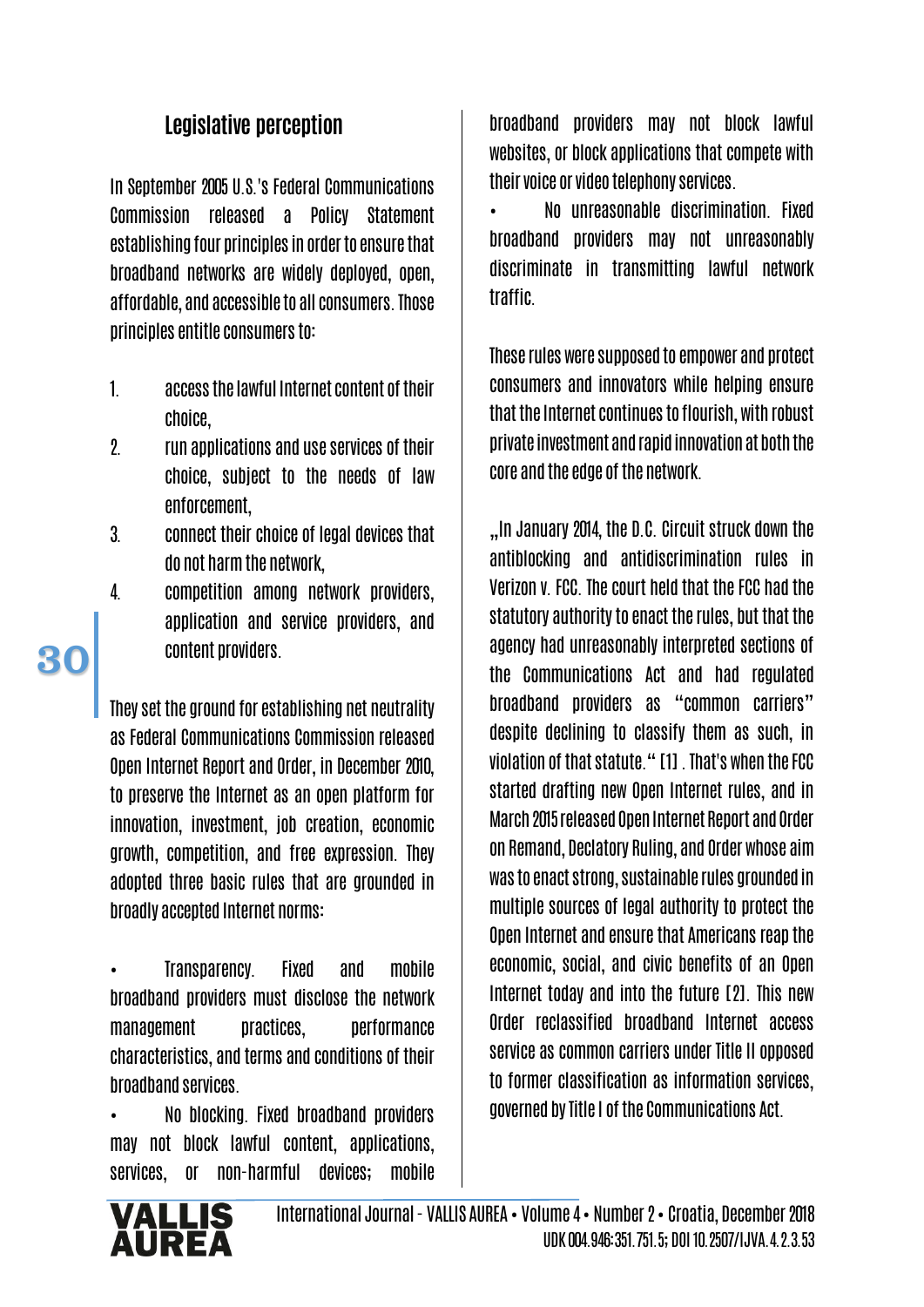The chairman of the FCC Ajit Pai in his speech given on April 26, 2017 said that they are proposing to return the classification of broadband service from a Title II telecommunications service to a Title I information service. Also to eliminate the socalled Internet conduct standard that gives the FCC a roving mandate to micromanage the Internet, and that they are seeking comment on how they should approach the so-called bright-line rules adopted in 2015 [3].

The FCC issued a Notice of Proposed Rulemaking (NPRM) on May 14 2017, and on December 14 2017, voted in favor of repealing these policies. American Senate passed a resolution to overturn that decision, but the resolution still needs to be voted on in U.S. House of representatives and confirmed by the president of the United States. The repeal of the FCC's rules took effect on June 11 2018 but the legal battle against it still remains.

European Union has adopted the Regulation 2015/2120 of the European Parliament and of the Council laying down measures concerning open internet access and amending Directive 2002/22/EC on universal service and users' rights relating to electronic communications networks and services and Regulation (EU) No 531/2012 on roaming on public mobile communications networks within the Union on November 25, 2015. It establishes common rules to safeguard equal and nondiscriminatory treatment of traffic in the provision of internet access services and related end-users' rights, specifies transparency measures for ensuring open internet access, supervision and enforcement.

Using a Regulation as the form of EU law on net neutrality is enabling that the precise wording of the law is identical in all EU/EEA countries. ..ISPs are prohibited from blocking or slowing down of Internet traffic, except where necessary. The exceptions are limited to: traffic management to comply with a legal order, to ensure network integrity and security, and to manage congestion, provided that equivalent categories of traffic are treated equally. The provisions also enshrine in EU law a user's right to be "free to access and distribute information and content, run applications and use services of their choice". Specific provisions ensure that national authorities can enforce this new right."

The Internet has greatly contributed to growth and innovation in Europe countries' economies. Information can flow freely, and new content and applications can easily be developed because of the low barriers to entry on the open platform of the Internet. The net neutrality rules in Europe are ensuring that the internet ecosystem can continue to thrive as an engine of innovation and freedom of expression. [4]

31

# Internet neutrality and digital marketing

The end of Open Internet era - or Internet neutrality repeal, which recently came into force in the United States, can have major consequences on business, market and marketing strategies of new and small companies. Some of the authors writing about this new regulation fear that Internet providers and big corporations will use the legislature against small companies and startups.

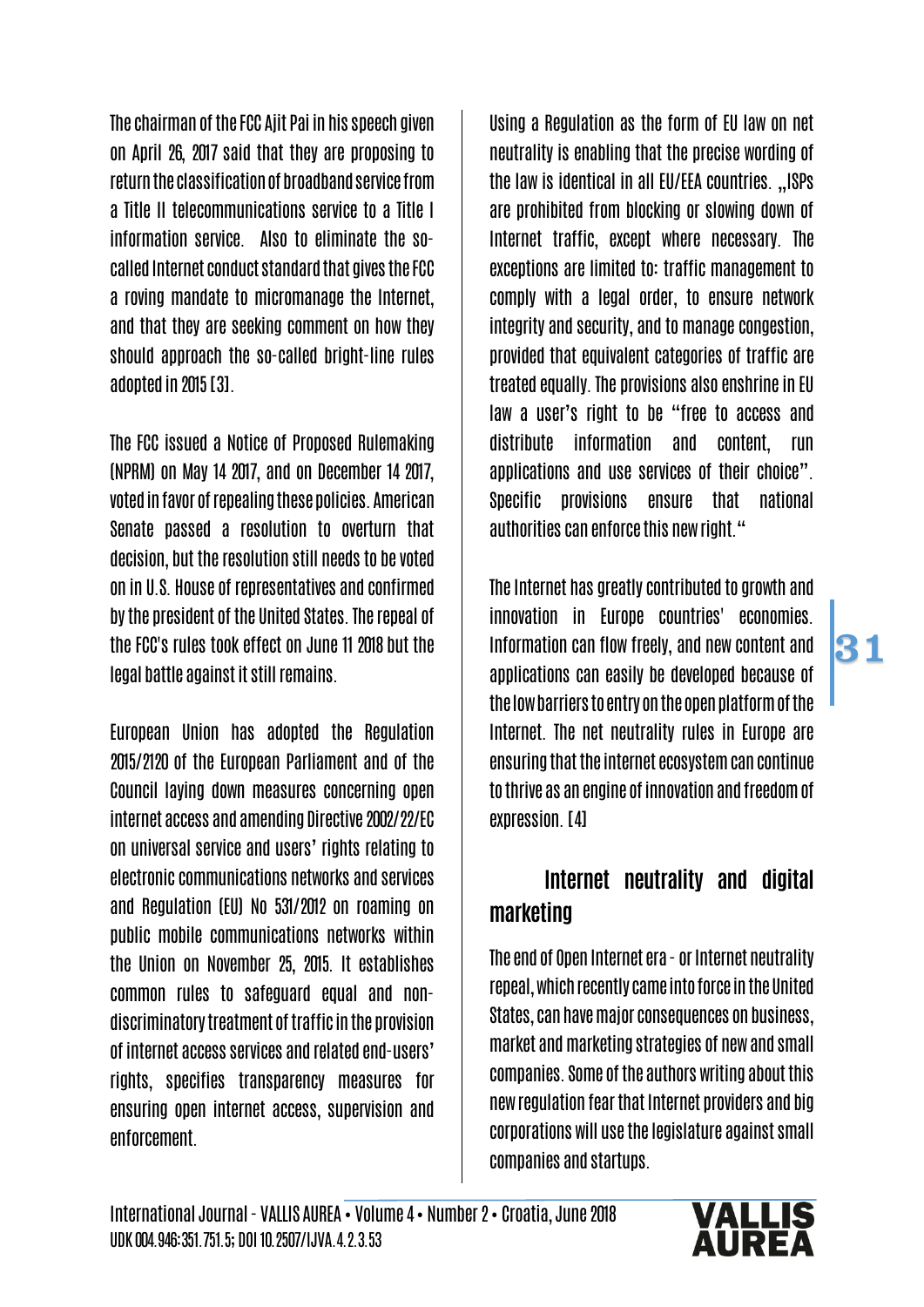The end of Internet neutrality could cause drastic decrease in the number of their users as well as very bad user experience. For less known Internet websites and new projects, this could mean user and revenue loss, as well as complete project shutdown. It could also have a huge effect on already well-established companies and platforms for content distribution and enable Internet Service Providers (ISPs) the possibility to limit data broadband speed when visiting certain services or different platforms. In the end, this could mean two things: 1. full speed paid by service providers, and 2. full speed paid by end user.

For existing companies, this additional cost would lower their competitiveness and make things more difficult for emerging companies. In addition, the regulation could allow ISPs to favor certain platforms and content and in extreme cases, prevent the emergence of new companies or their equal position in the market.

It should also be noted that ISP companies such as AT&T, Verizon and Comcast already own several video contents providing platforms, raising fears they will give priority to their own services.

"This might mean fewer startups get a shot at becoming the next Facebook, Netflix or YouTube. Ultimately, it could lead to your Internet experience looking more like cable TV, where all the content is curated by your provider. " [5]

As the new rules on net neutrality will be used by corporations sourcing Internet services, it may best illustrate events not so long ago when Internet neutrality abuses in the United States were

prohibited and punishable. In 2012, for example, the second-largest American telecommunications company AT&T was caught in restricting Apple's FaceTime traffic, which users could use only if they activated the more expensive AT&T Internet access package. "AT&T was limiting the iPhone's FaceTime video-chat service on its cellular networks to users with new, shared data plans, which are generally more expensive. " [6].

FaceTime is a video telephony application that allows Apple users to view and chat using the front video camera on iOS mobile devices or any Apple Mac computer with the FaceTime videocamera. One year later, the Advisory Committee on Open Internet, operating within the framework of the independent US regulatory agency Federal Communications Commission (FCC), presented the aforementioned case in its annual report as one of the examples of restricting open access to the Internet.

The Committee presented several opinions and stated "that blocking applications runs the risk of discouraging innovation, but that carriers also need effective ways to manage the limited resources in cellular networks. This led to three main opinions about AT&T's decision to restrict customer access to the FaceTime application over its cellular network, presented from the perspectives of different parts of the mobile broadband ecosystem - application developers, carriers, and network equipment vendors. These opinions convey the conclusions of advocates for these perspectives among the working-group members, but do not attempt to fully represent each community." [7]

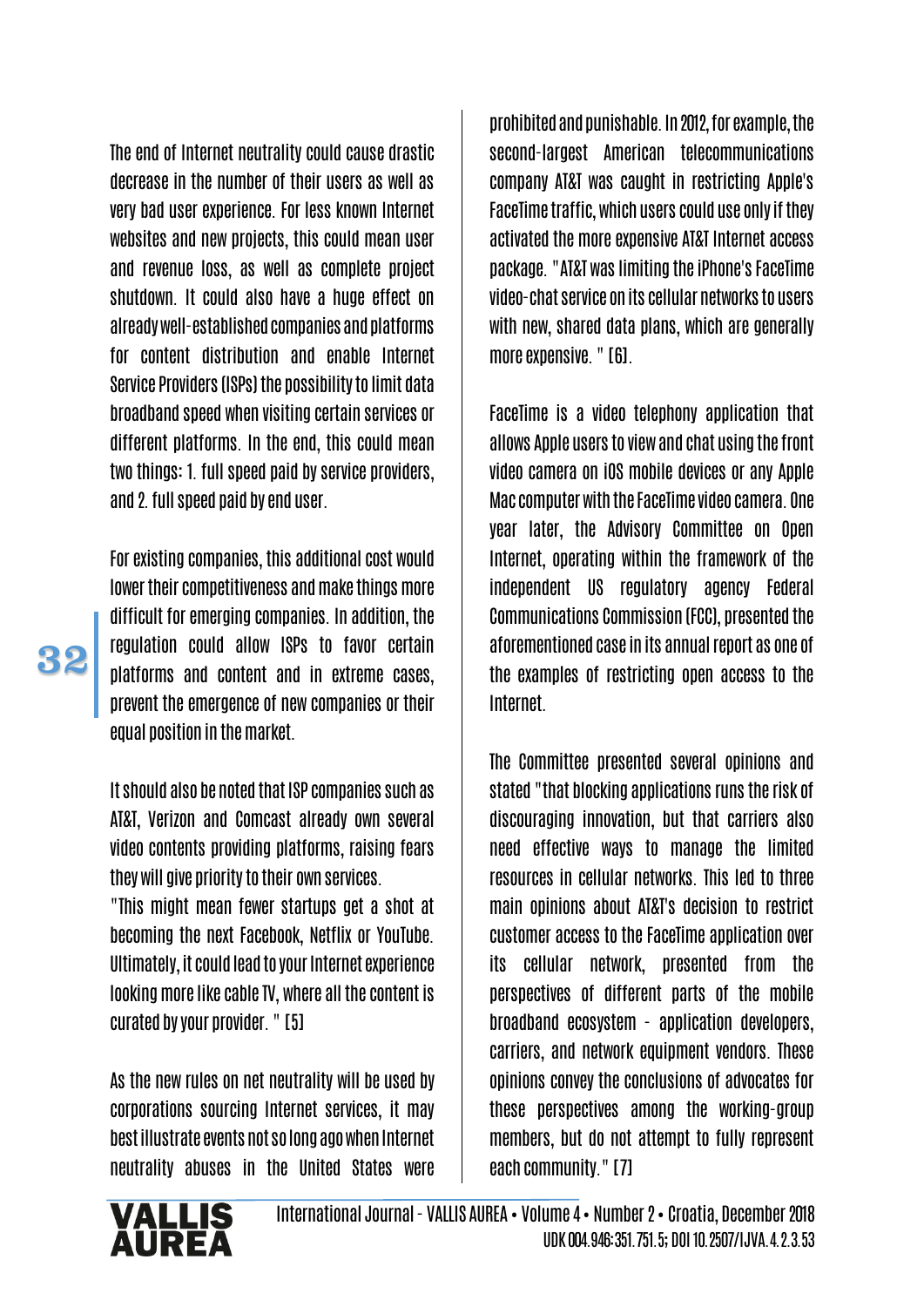Apart from the end of Internet neutrality, it may also affect the development of new services and products (innovation) in the marketing industry, which already expressed their fears that such development could negatively affect digital advertising. Marketing professionals predict that digital ads could increase marketing costs that could be imposed on telecommunication companies. It remains unclear what can happen if telecommunication companies choose to use the new legislative framework in such a way to restrict access speeds to certain Internet destinations or the speed and turnover of adservers and companies that distribute display ads through advertising networks.

Just one decision could restrict access to content provided by small and startup companies and/or make it difficult to find, forcing them to work under completely new circumstances. Publishers and advertisers warn that consumers should and must access their content without any unfair difficulties. Concerns have also been expressed that this new regulation will enable telecommunication companies which own content providing services to give their users free data streaming of otherwise payable service.

As already said, this could have a huge effect on some of the well-established video content providing companies and/or completely prevent the emergence of new similar services. In such circumstances, publishers who cannot afford such terms unfairly lose market battle.

Marketing professionals will also have additional difficulties in their daily activities as well as in evaluation of marketing campaigns. For them, this will mean that they will be forced to completely change existing business models. As has already been said, ISPs may slow down or completely block display of marketing ads, thus making measuring and calculation of cost-effectiveness (ROI) extremely complex. This can result in reduced transparency and further destabilize client confidence in selected marketing strategy as well as general effectiveness of marketing campaigns on the Internet.

In this regard, authors mention that search engine optimization strategies (SEO) can become less important, and that SEO experts will be completely redundant in some cases. As they write, efforts of SEO experts to optimize and improve the search engine positioning can be minimized, and ultimately irrelevant if the first places on the search engines are to display only fast-line or paid content. Additionally, efforts to increase organic traffic, which is extremely important to advertisers and agencies, becomes extremely difficult and much more complex.

33

Marketing industry experts who deal with data analytics may also have difficulties, as they will have to find ways to compile and interpret data from different companies and at different access speeds. As stated by Comcowich [8], "Web analytics will become more complicated. Comparing web traffic of different players with varying Internet speeds will be more challenging. That may prompt marketers to approach web metrics differently."

# **VALLIS**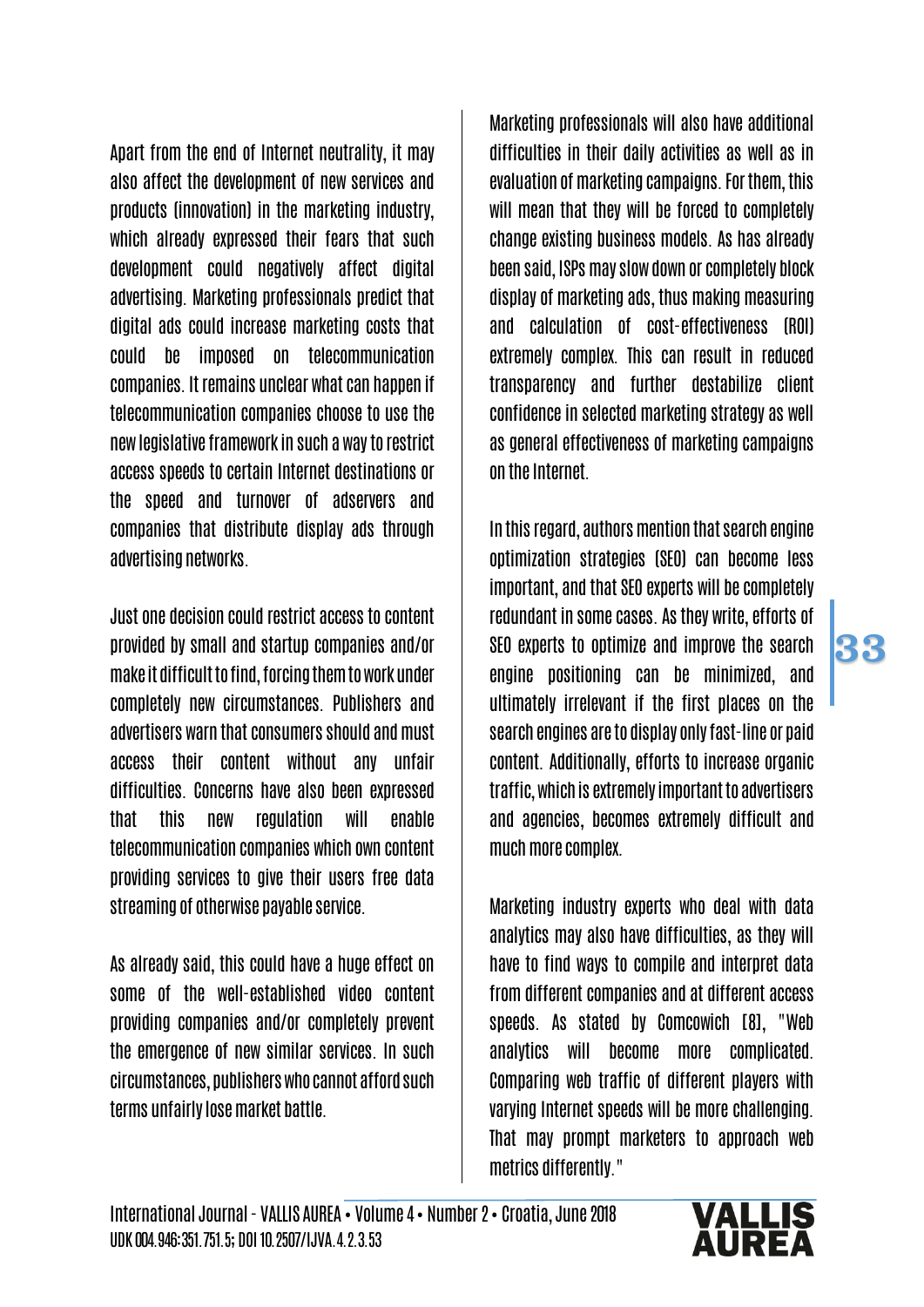These are just some of the possibilities that could arise from Internet neutrality repeal. As a conclusion, it may be argued that marketers and other professionals will have to overcome many new technical and unfair difficulties to remain competitive and survive in the market in which all odds are on the side of large and powerful corporations.

#### Technical background

The development of the TCP / IP protocol, available since the 1970s, has created the prerequisites for transferring large amounts of data from one physical location to another. This protocol represents the basis of all current network connectivity and although it is a very old technology (in terms of modern technology development) it contains robust mechanisms for assuring stable Internet connection, even at high data transfer speeds. Until today, TCP/IP has two main versions: old IPv4 that is used today, and IPv6. IPv6 will replace old protocol because of numerus reasons, but for purpose of this paper we will mention Network Address Translation service (NAT) and much bigger IP address pool. One of the major goals for accepting IPv6 protocol, particularly for real time data transfer, is all new support for quality of service. IP packets that are sent over network in new version of protocol have flow label field that can contain information about packet priority [9]. This contributes to robustness and failover of network, needed for modern applications, and with accent to high availability mobile networks.

Connection of different devices into a single system is a technological challenge that scientists and experts in various IT and technology fields have been dealing with for decades. The result of their work is visible in the created development environments for application and device programming, communication protocols, and ways for physical communication between people, computers, and machines. Over the last few years, direct communication between Machine to Machine (M2M) has been expressed and it is assumed that by the end of 2020, there will be 25 to 50 billion network devices in some form connected to the network [10].

As a result, approximately 40% of the total Internet traffic is expected to generate digital communication between the two [11], without any human interaction. Such predictions are certainly a remarkable innovation potential, and it is expected to explore several new opportunities arising from the explosion of network connectivity. This undoubtedly represents good prerequisites for the development of many business ideas.

Data transfer issues arise at the moment when Internet services that require a secure and stable high-speed connection have appeared. For example, the classic web that is being used today is not so demanding toward a computer network and Internet service providers (ISPs). But, real-time voice or video applications like Skype, Apple Facetime, Google Hangouts, Viber and so on, that are dependent on low latency and higher-thanusual connection speed can create problems for their users. Even applications that are based on video streaming in one way, such as Netflix, can

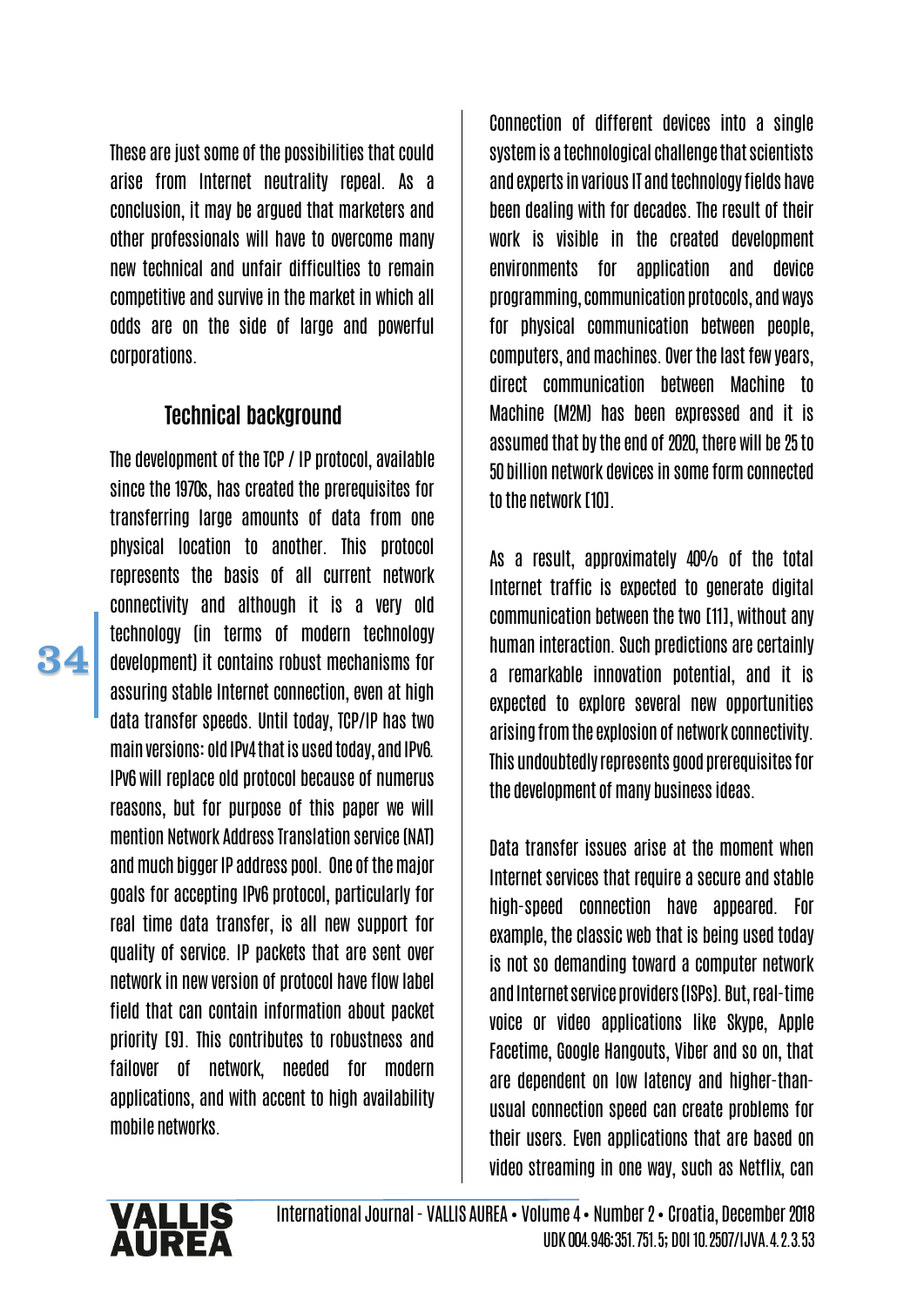suffer from low speed network. If multiple network users actively use the Internet, e.g. downloading files from the web, there is a great possibility that VoIP and other demanding applications will not work properly. Because of this, network administrators and ISPs use certain technologies for bandwidth shaping, and the collective name for them is QoS (Quality of Service). QoS can detect types of data packets that are transported via communication network and prioritize applications that are important. Quality of Service can be used by network administrators to create network environment fast and prone to many simultaneous download sessions. As written in IBM Knowledge center [12], network administrator can:

- Regulate the amount of traffic of a certain type injected into the network;
- Mark selected packets according to some policy so that subsequent routers can deliver the indicated service;
- Support services such as the virtual leased line service with proper QoS support along the route; and
- Participate in the resource reservation requests from receivers and announce sender sessions available for resource reservation requests.

QoS support provides functionality as:

- Differentiated services that are transferred thru network
- Traffic policing
- In-profile and out-of-profile packet marking
- Traffic shaping
- Metering
- Integrated services for client and server applications as defined in RFC 1633
- RSVP signaling (RFC 2205)
- Guaranteed service (RFC 2212)
- Controlled-Load service (RFC 2211)
- Policy-based networking

So, QoS system is already fully developed and in use not only by local network administrators, but by ISPs as well. QoS enabled equipment used today provides resources to slow down Internet connection and helps to create different Internet connection payment plans so every user can choose data plan that suits him best. Of course, more expensive data plan provides better connections speeds and more bandwidth, redundant data connections or high-speed streaming for video dependent applications.

In many cases, it is useful to use QoS as it allows setting priorities in data transfer. For example, in an enterprise where there are more simultaneous Internet users, it is desirable that applications such as emails have higher priority than viewing Youtube video content. Email download is a network communication that lasts only a few seconds, while video streaming is an application that, if its priority is not set to a lower level, can disable email reception until video streaming is over. Of course, todays this is not the case because of various mechanisms for QoS, but also because of higher speeds of network connectivity.

Intentional slowdown in Internet access may therefore prevent users from using certain

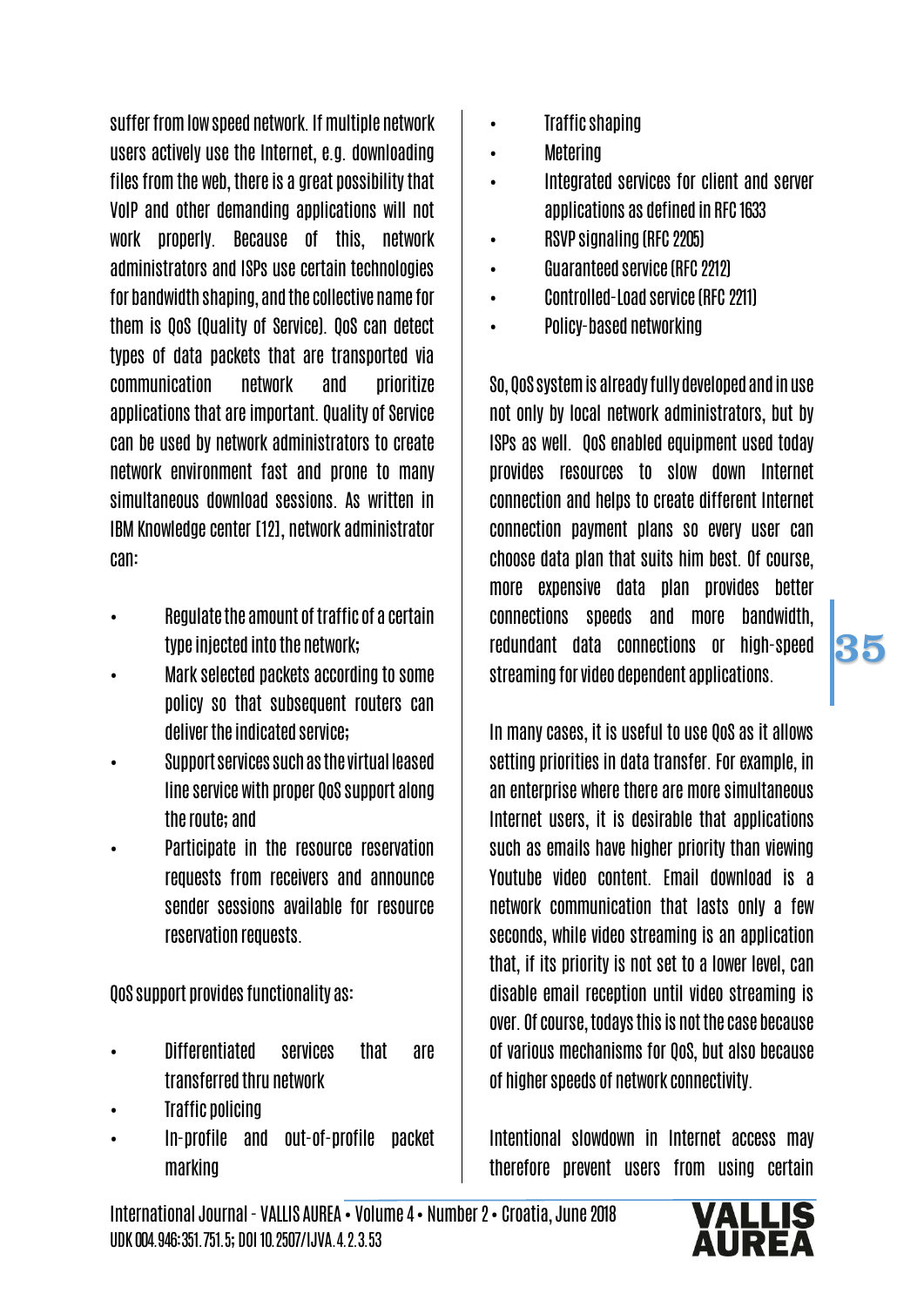services. If the sensors, actuators and other IoT devices are connected to the Internet, it is impossible to create the prerequisites for a new generation of services that result from comprehensive and powerful network connectivity.

#### **Conclusion**

Enforcing net neutrality is crucial to maintain balanced and equal possibilities for both personal and business use. From economic point of view, if ISPs have granted the right to enforce their own bandwidth throttling schemes, it would lead to bad environment for small startups and other businesses that enter arena with bigger players like Netflix, Google or Amazon. This would eventually lead to monopolistic behavior that can stop fair business development.

Current network technology is already developed enough so ISPs don't need to invest resources in enabling bandwidth throttling. Of course, if legislative allow. If that happens, todays web sites will not suffer much from that decision. It is because not much data is moved from client to server, and vice versa. So, there is nothing much to slow down. But, modern web sites that are based on video and audio streaming, high bandwidth demanding applications, and applications that requires very low latency network connections can have numerous problems.

# References

[1] Harvardlawreview.org. (2018). [online] Available at: http://harvardlawreview.org/wpcontent/uploads/2014/06/vol127\_verizon\_v\_FCC.pdf [Accessed 16 Jul. 2018].

[2] Federal Communications Commission. (2015). FCC Releases Open Internet Order. [online] Available at: https://www.fcc.gov/document/fccreleases-open-internet-order [Accessed 16 Jul. 2018].

[3]Transition.fcc.gov. (2017). [online] Available at: https://transition.fcc.gov/Daily\_Releases/Daily\_B usiness/2017/db0426/DOC-344590A1.pdf [Accessed 17 Jul. 2018].

[4] Berec.europa.eu. (2016). [online] Available at: https://berec.europa.eu/files/document\_register \_store/2016/8/NN%20Factsheet.pdf [Accessed 18 Jul. 2018].

[5] Reardon, M. (2018). Net neutrality is really, officially dead. Now what?. Retrieved from https://www.cnet.com/news/net-neutrality-isnow-really-officially-dead-open-internetcongress-now-what [Accessed 12 Jul. 2018].

[6] Kravets, D. (2018). AT&T Breaching Net-Neutrality Rules Despite Lifting Some FaceTime Restrictions. Retrieved **from** 

https://www.wired.com/2012/11/facetimerestrictions-lifted [Accessed 01 Jul. 2018].

[7] AT&T/FaceTime Case Study. (2013). Retrieved from http://transition.fcc.gov/cgb/oiac/Mobile-Broadband-FaceTime.pdf [Accessed 12 Jul. 2018].

[8] Comcowich, W. (2018). How the Net Neutrality Repeal Impacts Online Marketing & Digital PR. Retrieved **from** 

https://www.business2community.com/digitalmarketing/how-the-net-neutrality-repealimpacts-online-marketing-digital-pr-02087542 [Accessed 05 Jul. 2018].

[9] S. Yoo, C. (2017). Wireless Network Neutrality: Technological Challenges and Policy Implications. Berkeley Technology Law Journal, Vol 31 3(3), pp. 1426.



International Journal - VALLIS AUREA • Volume 4• Number 2 • Croatia, December 2018 UDK 004.946:351.751.5; DOI 10.2507/IJVA.4.2.3.53